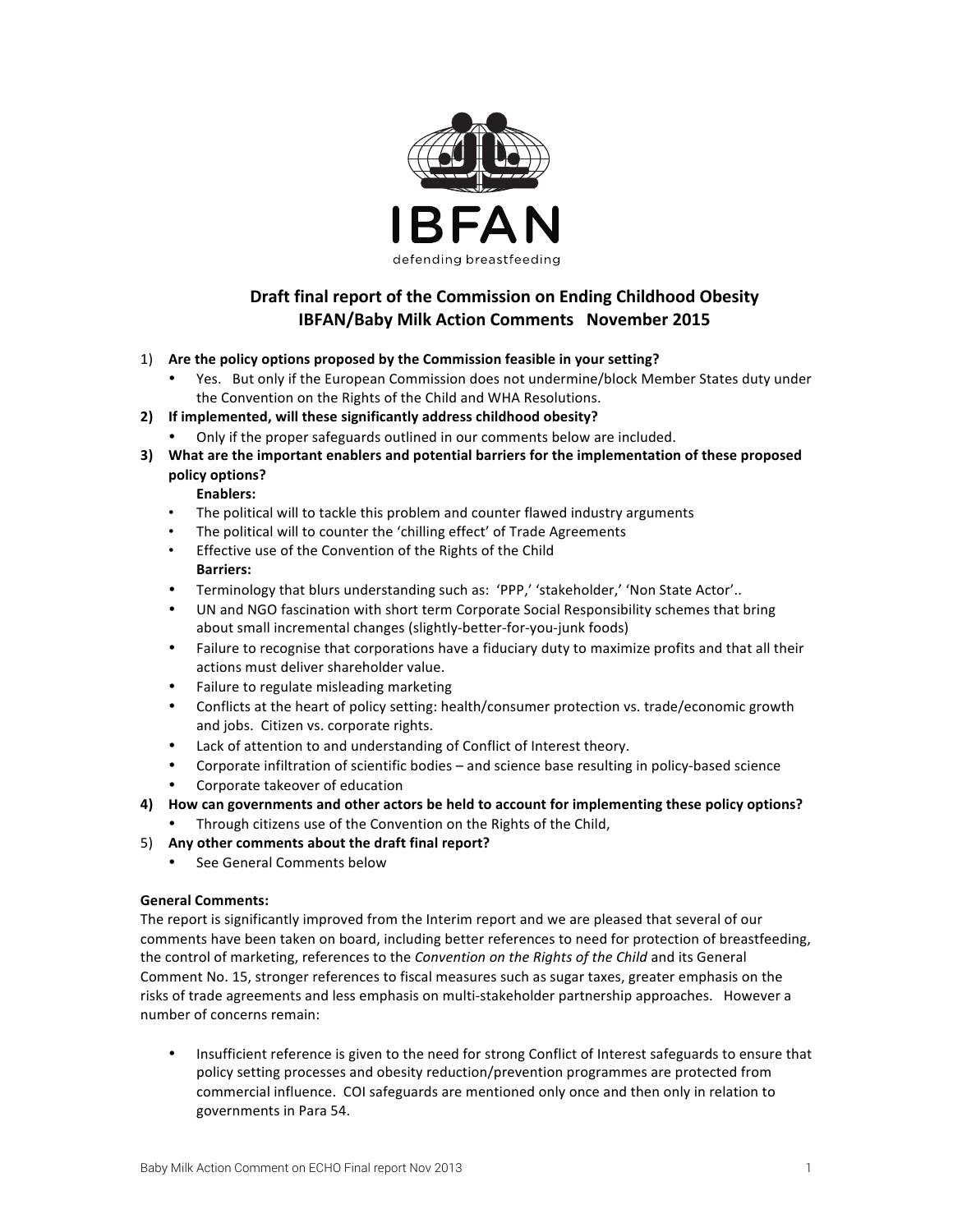- There is continued use of the term "stakeholder." This obscures the fact that the primary interest of corporations is not to act in the public interest (Jonathan H. Marks 2013). Their legal fiduciary duty is to maximise profits for their shareholders. So corporations cannot be "stakeholders" in public affairs, and should not be made so through principles of "inclusiveness."
- The note on Page 2 states that the report *"does not necessarily represent the decisions or policies* of WHO.<sup>'</sup> However the report will carry the WHO logo so will be seen as being endorsed by WHO. We do not understand how WHO would agree to have their logo on a report if it is not in line with, and may contradict, WHO decisions or policies. Can this be clarified by WHO as our understanding is that the agency must inform the reader of the status of the global policies adopted by WHA and their appropriate implementation.
- All references to the *International Code* should include *the subsequent relevant WHA Resolutions.* These Resolutions have the same status as the *International Code*. However, they are regularly ignored by the baby feeding industry and thus a report of this nature must ensure they are duly mentioned and avoid creating opportunities for misinterpretation or selective quotation. Currently the Report mentions the Resolutions just once – while the *International Code* is mentioned on its own 4 times. There is no mention in the Glossary or in footnotes that all references to the International Code refer to the Resolutions also.

**Pages 9-10 Paras 10 -11.** While the references to epigenetic effects are interesting, the report needs to add a word of caution in relation to the conflicts of interest that exist in the research. Baby food manufacturer Nestlé is sponsoring research into the impact of maternal diet on infant genes and health in a jointly-funded CHF 22m public-private partnership. "The company has announced it will contribute CHF 22 million to a six-year research partnership with an international alliance of researchers at institutions in Southampton, Auckland and Singapore, who make up the EpiGen Consortium. The jointly-funded publicprivate partnership will be one of the largest of its kind.

The company is already using this research in its promotion for future products including formulas.<sup>1</sup> *"Nestlé scientists have shown for the first time how some heat-treated probiotics act on cells to*  potentially provide better balance for your immune system than their 'live' equivalents, in work that could *help* researchers develop more effective probiotic products such as infant formulas and drinks, with a *longer shelf life."*

*"Science shows that the nutrition infants and young children receive in the first 1,000 days from conception has a long-lasting influence on their health, wellness and quality of life,"* said Heiko Schipper, CEO of Nestlé Nutrition. "At Nestlé, we embrace this unique window of opportunity to nurture a healthier generation by providing them with science-based products."<sup>2</sup>

**Page 16** This section has been significantly improved. However we do not believe that the last sentence on the first paragraph is correct. "*Growing-up Milks, which fall outside the current Code of Marketing of Breast milk Substitutes are increasingly marketed to parents and caregivers".* 

As far as we are aware WHO has never provided an official interpretation that the so-called 'Growing up milks' are NOT covered by the *International Code* or Resolutions. These products, like follow-on formulas, invariably share brand names with infant formula. In 2013 WHO issued a clarification statement about formulas that target babies over 6 months: "A number of studies strongly suggest a direct correlation between marketing strategies for follow-up formulae, and perception and subsequent use of these products as breast-milk substitutes. In many instances, the packaging, branding and labelling of follow-up *formula closely resembles that of infant formula. This leads to confusion as to the purpose of the product, i.e.* a perception that follow-up formula is a breast-milk substitute. This may result in its early introduction,

.

The new Nestlé study, published in the *Journal of Allergy and Clinical Immunology* explores how live and heat-treated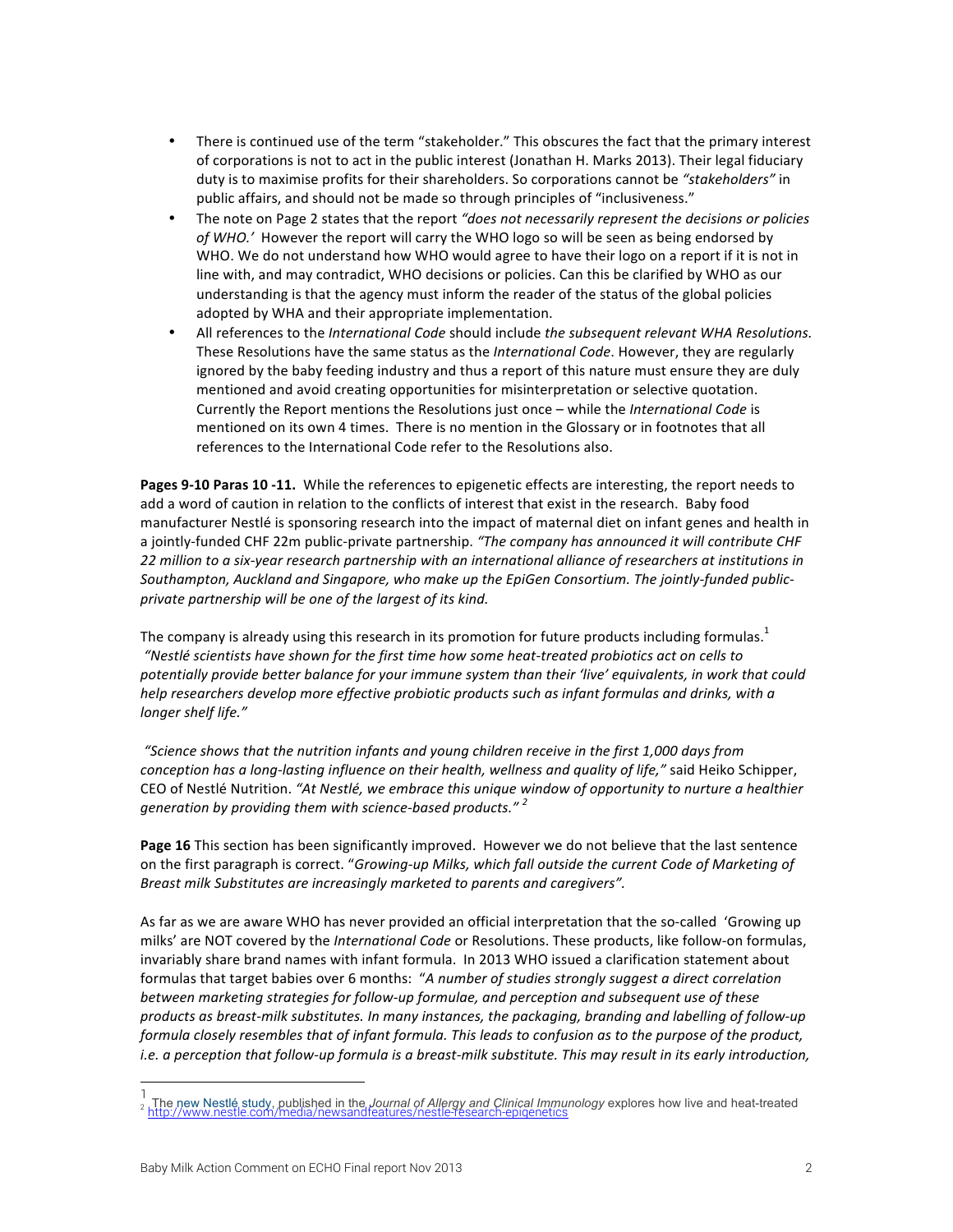thereby undermining exclusive breastfeeding up to six months of age and sustained breastfeeding up to two years or beyond.<sup>12, 13,14,15</sup> As reported in a number of studies, <sup>12-14</sup> while follow-up formula may not be explicitly promoted as a breast-milk substitute, documented marketing strategies, such as packaging, *branding* and *labelling may induce mothers to use follow-up formula in the first six months of life and/or* to stop breastfeeding after this period.… where follow-up formula is otherwise represented in a manner which results in such product being perceived or used as a partial or total replacement for breast milk, such product also falls within the scope of the Code.<sup>3</sup>

Page 21 Para 36. "...*Exclusive breastfeeding for the first six months of life, followed by the introduction of* appropriate complementary foods (in line with current WHO recommendations) is a significant factor in *reducing the risk of obesity."*

The correct WHO recommendation on continued breastfeeding after 6 months and up to 2 years or beyond needs to be reflected in the document. For example in the *Global Strategy on Infant and Young Child Feeding:* ". exclusive breastfeeding for the first six months of life, and with nutritionally adequate and safe complementary feeding through introduction of safe and adequate amounts of indigenous foodstuffs and local foods while breastfeeding continues up to the age of two years or beyond."

**Page 22. Policy Action i:** This should be directed to governments and the reference to guidelines should be removed to read: "Protect, promote and support breastfeeding according to WHA recommendations *guidelines by: using through the implementation of the International Code of Marketing of Breast-milk Substitutes and subsequent World Health Assembly resolutions, as a regulation"*

**Rationale**: The implementation of the *International Code of Marketing of Breastmilk Substitutes* is a minimum requirement for all Member States. The Resolution that adopted the *International Code* in 1981 (WHA 34.22) stated that: "...the adoption of and adherence to the International Code...**is a minimum** *requirement* and only one of several important actions required in order to protect health practices in respect of infant and young child feeding... [WHA] urges *all Member States* to give full and unanimous support to the ...International Code *in* its entirety as an expression of the collective will of the membership of the World Health Organisation." Other Resolutions refer to regulatory measures. <sup>4</sup>

**Page 22. Policy Action ii.** Change to read: *"Ensuring that health care and education systems are free from* commercial influence and provide families and carers with objective, full and consistent information and support about importance of breastfeeding and the risks of artificial feeding. Financial support and other *incentives* for programmes and health professionals working in infant and young child health must not *create conflicts of interest".*

As mentioned in our comments on the Interim Report if health workers and educators are to give the truly consistent and objective information and provide support that mothers and families need, it is vital

 <sup>3</sup> **Information concerning the use and marketing of follow-up formula, July 2013<sup>3</sup>** *"WHO maintains, however, that breast milk remains the most appropriate liquid part of a progressively diversified diet for the vast majority of children between 6 and 24 months of age, once complementary feeding has begun…The Code "applies to the marketing, and practices related thereto, of the following products: breast-milk substitutes, including infant formula; other milk products, foods and beverages, including bottlefed complementary foods, when marketed or otherwise represented to be suitable, with or without modification, for use as a partial or total replacement of breast milk."*

<sup>&</sup>lt;sup>4</sup> WHA Resolution 63.23 (2010) 1.3 *"urges Member States (3) to develop and/or strengthen legislative, regulatory and/or other* effective measures to control the marketing of breastmilk substitutes in order to give effect to the International Code of Marketing of Breastmilk Substitutes and relevant resolution adopted by the World Health Assembly."

WHA Resolution 65.60 2012 requests the DG : (4) to report, through the Executive Board, to the Sixty-seventh World Health Assembly on progress in the implementation of the comprehensive implementation plan, together with the report on implementation of the International Code of Marketing of Breast-milk Substitutes and related Health Assembly resolutions.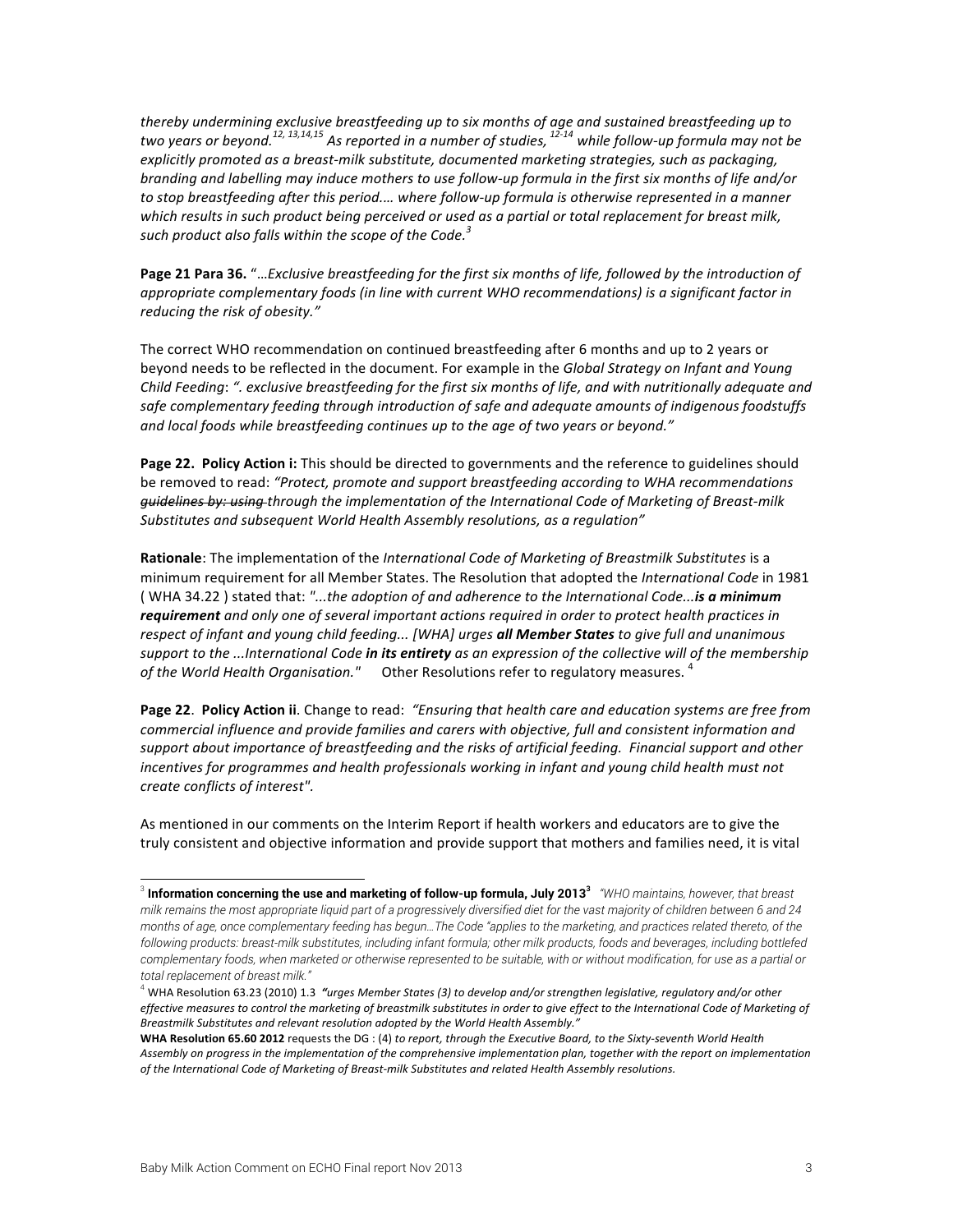that their knowledge and understanding are not undermined by conflicting and often inaccurate commercially inspired messages. Citizens have the right to health care and education systems that are free from commercial influence.

Page 30. This page is much improved from pages 10 and 11 of the Interim report that placed strong emphasis on multi-stakeholder partnership approaches. (*Consistent and coordinated multi-sectoral and* multi-stake-holder approaches are required to address childhood obesity.....New approaches to addressing the challenge will require constructive, transparent and accountable relationships between government, *the private sector and civil society.*) However there are still some concerns.

**Page 30 Para 53** is ambiguous and no reference is given for the claim that "The Commission is aware of a *number* of private sector initiatives that have the potential to significant impact on childhood obesity. These need to be encouraged while acknowledging the complexities of motive and interest that might *exist.*" If this is so, it needs to be spelled out, as the Commission has to assume full responsibility for endorsing, by this statement, such initiatives.

Page 30 Para 55 *"...Scorecards can be useful tools in holding private sector actors to account, and institutional investors are increasingly aware of community expectations when making investment decisions".*

The reference to score cards should stress the need for monitoring of the actual corporate marketing practices on the ground - rather than basing the scoring on compilations of companies' policy statements and Corporate Social Responsibility promises. A number of business-friendly monitoring and scoring systems, such as the *Access to Nutrition Index* (ATNI) and *Behind the Brands* (that was inspired by ATNI) fail to monitor what companies actually do. Therefore these types of assessments are very risky, especially when used with weak conflict of interest rules.

An example of a faulty COI system is that devised by the Global Social Observatory (GSO) for the Scaling Up Nutrition initiative, that gives undue weight to such 'promises' and so encourages inappropriate involvement in policy setting and planning of corporations that are undermining agro-biodiversity and sustainable food systems or encouraging the over consumption of specific nutrients in highly processed foods

**Page 30 Para 55**  $\degree$ ... While these examples do not cover all the accountability mechanisms that *governments and civil society actors can seek to use, the point is that the optimal results will be achieved* using a mix of accountability tools and strategies, within a framework of mutual accountability."

Governments should not be expected to be accountable to donors or corporations. The emphasis must be on democratic principles of accountability of elected governments to their own citizens and these principles must not be undermined. Therefore the notion of a 'framework for mutual accountability' needs to be clarified and how it will uphold the democratic principles.

**Page 30 Para 56. Trade** This section is much improved from the Interim report and no longer takes a simplistic constructive approach to trade. In this context it seems to be essential that the report highlights the ongoing discussions that are taking place in the Codex Alimentarius Nutrition Committee in Germany  $21-27<sup>th</sup>$  November. Milk exporting governments such as New Zealand are pressing ahead with the revision of the follow-on formula standard against the strong advice of WHO, IBFAN and developing countries that are insisting that these products are not necessary and that safety concerns of products on the market can easily be accommodated by a footnote in the Infant Formula Standard.<sup>5</sup> The adoption of the Follow on Formula standard in 1987 is recognised to be a great mistake that will be compounded if so called 'growing up milks' are included in its scope. It will be used by corporations to establish and expand

.

 $5$  Codex Standard for follow-up formula Codex stan 156-1987 (amended 1989)